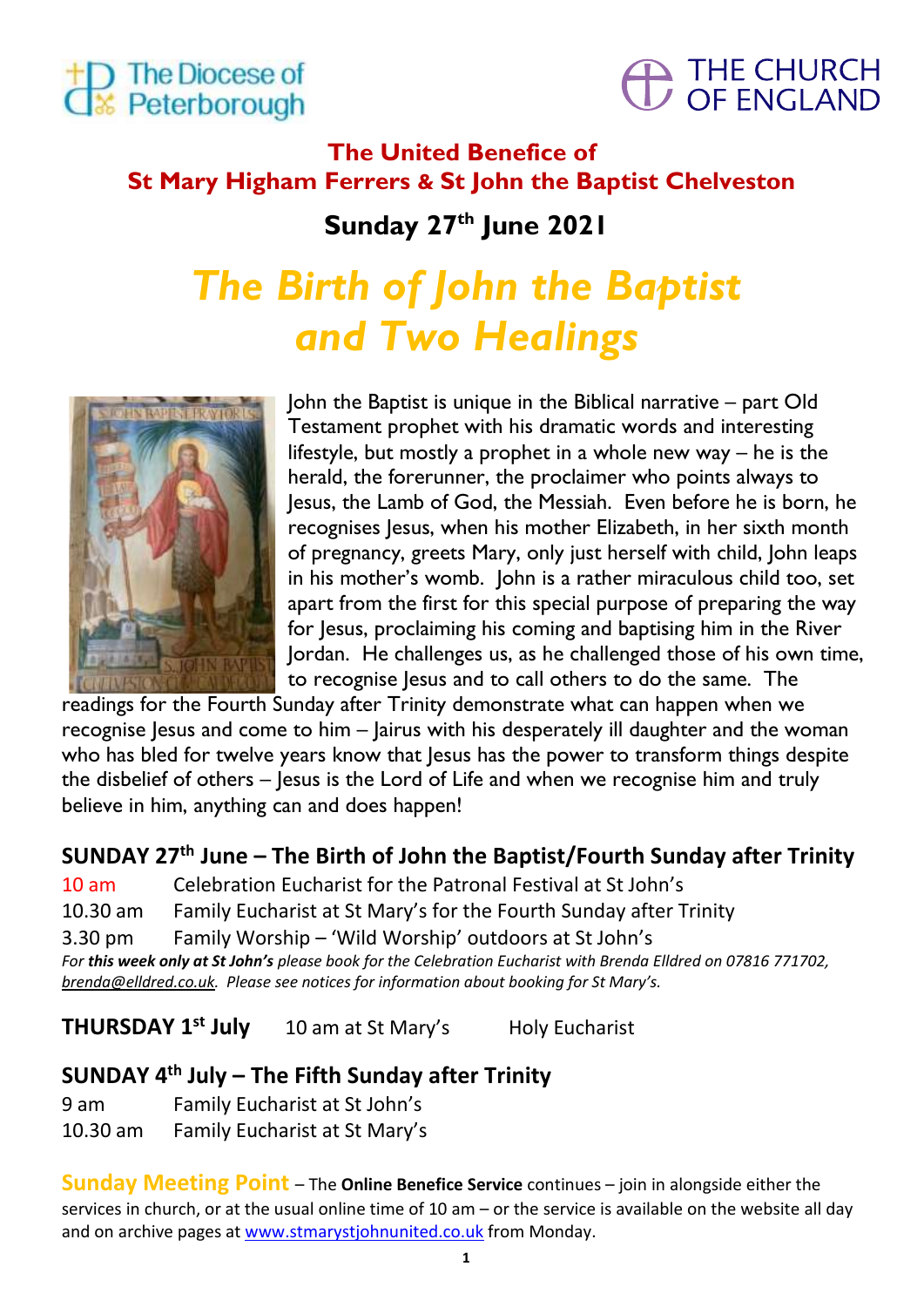

**ZOOM MORNING PRAYER:** all welcome to join in on Wednesday mornings at 9.30 am for a short service of prayer to start the day – the Zoom link is the same every week: <https://us02web.zoom.us/j/87847268214?pwd=MmErWkpHVGFMR2IxM3B2dzNUaHRxZz09> Meeting ID: 878 4726 8214 Passcode: 270307

**FAMILY WORSHIP** meets again **TODAY**, **Sunday 27th June**, 3.30 pm at St John's when we celebrate St John's Patronal Festival. For further info contact Michelle or Brenda. Look forward to seeing you!





**ONLINE CELTIC SERVICE on Wednesdays** – join in if you can at 7 pm for this peaceful online service of readings, music, prayer and time for meditation – but it will be available to access earlier or later to suit you.

*ORDERS OF SERVICE for these services are available on the website and some are emailed out each week with this news sheet.*

#### **WEEKLY SERVICES OF HOLY EUCHARIST continue at 10 am on Thursdays throughout the summer months with the THIRD Thursday in the month being held at St John's (15th July, 19th August)**

### **A PRAYER FOR THE DAY IS POSTED ON THE WEBSITE AND OTHER PRAYER RESOURCES DURING THE**

**PANDEMIC** are available via the Church of England website at:

[https://www.churchofengland.org/resources/coronavirus-covid-19-guidance-churches/coronavirus-covid-](https://www.churchofengland.org/resources/coronavirus-covid-19-guidance-churches/coronavirus-covid-19-liturgy-and-prayer-resources)[19-liturgy-and-prayer-resources.](https://www.churchofengland.org/resources/coronavirus-covid-19-guidance-churches/coronavirus-covid-19-liturgy-and-prayer-resources)



#### **RESOURCES FOR CHILDREN & FAMILIES**:

weekly resources for children and families to use at home related to the Gospel such as colouring and activity



sheets, crafts, stories, videos and puzzles are emailed each week. If you aren't yet receiving these please let Michelle know: [michelleacd@hotmail.co.uk](mailto:michelleacd@hotmail.co.uk)

### **ADDITIONAL ONLINE RESOURCES:**

- Services are available via the Benefice website: [www.stmarystjohnunited.co.uk](http://www.stmarystjohnunited.co.uk/) and information is posted via Facebook, email and our WhatsApp Groups.
- A simple form of Daily Prayer is also available from the website, and can be delivered to homes. There are also many resources available from the Church of England website [www.churchofengland.org/more/media-centre/church-online.](http://www.churchofengland.org/more/media-centre/church-online)
- Bishop Donald's weekly Video message is also available on our website, or on the Diocese website: [www.peterborough-diocese.org.uk.](http://www.peterborough-diocese.org.uk/)
- **VIRTUAL CHURCHYARD PRAYER WALKS:** A Prayer Walk for use out and about (click on the option for 'Prayers for Walkers'), and also 'virtual' versions of the Churchyard Prayer Walks with stations to help you pray and reflect as you meditate on the church, creation, the war memorial, the churchyard and graves.
- **CHURCH OF ENGLAND SUNDAY SERVICE** is a weekly online service broadcast from 9 am on Facebook and YouTube – [www.churchofengland.org/more/media-centre/church-online.](https://www.churchofengland.org/more/media-centre/church-online/previous-online-services) And there are many other prayer resources available via this link too.
- **DAILY HOPE TELEPHONE LINE:** If you are not online then services, music, prayers and reflections are also available on the **Daily Hope telephone line, a free telephone service available 24 hours a day on 0800 804 8044.**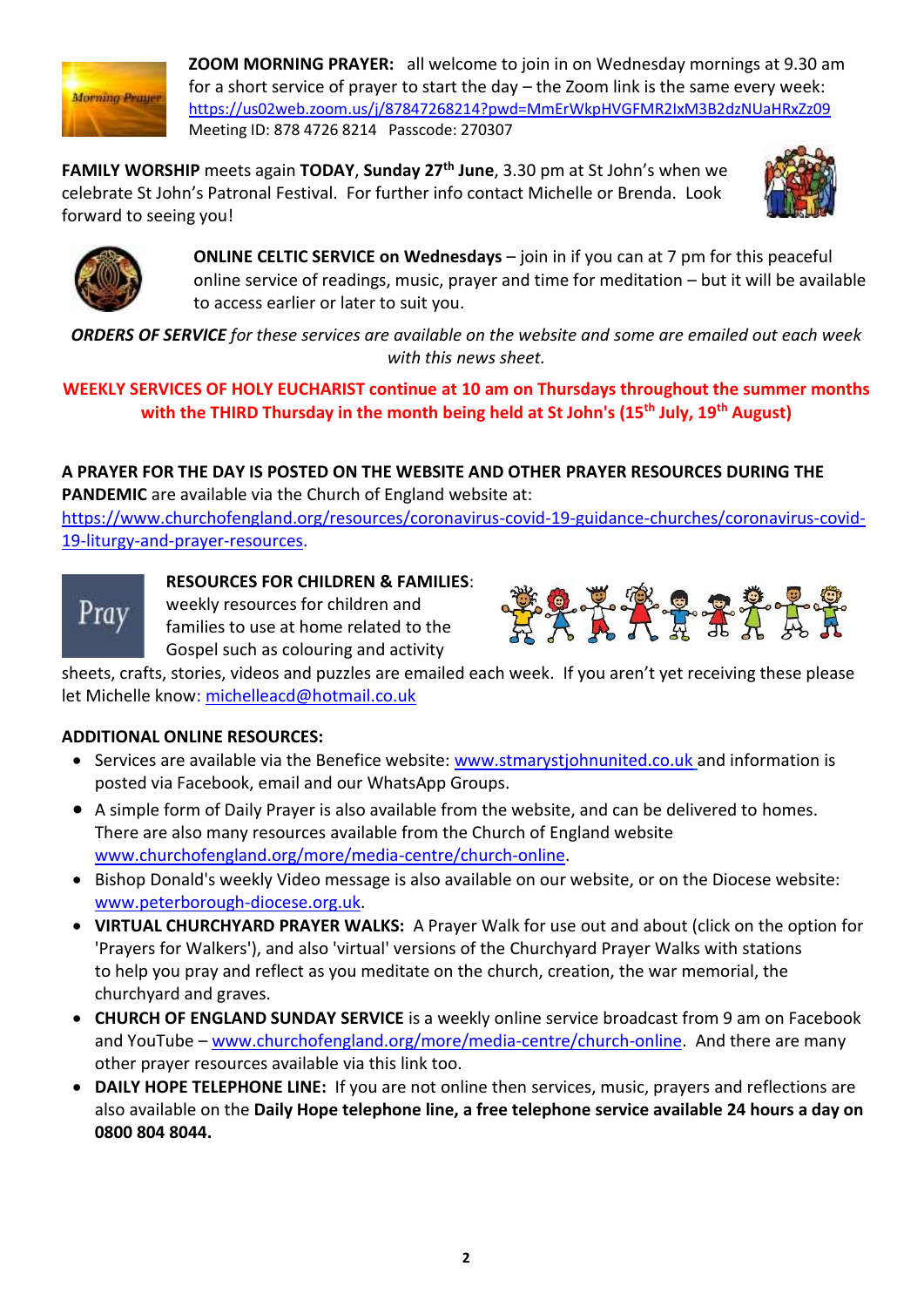

**SUPPORT FOR OUR WELLBEING & MENTAL HEALTH:** There is support and resources available via Northamptonshire *Redeeming Our Communities* Community Engagement Charity website: [https://rocnorthants.co.uk](https://rocnorthants.co.uk/)

**SUPPORTING OUR COMMUNITY:** if you or anyone you know needs help with food shopping, picking up medicines, or just a chat over the phone, do get in touch with any of our Ministry Team, as well as Lynne Pocock who leads our Pastoral Group.

#### **CELEBRATIONS**

If you have happy news/events (birthdays, anniversaries, achievements, etc) to share with the rest of the parish family via the news sheet please let me know - [jane@smeathers.com](mailto:jane@smeathers.com) or 01933 357707.

#### **WEDDINGS & BAPTISMS**

It's great that weddings and baptisms can again take place in church - please pray for Emma & Jack to be married on 3<sup>rd</sup> July at St Mary's and for Lauren & Chris to be married on 23<sup>rd</sup> July at St Mary's.

There are several families bringing their children for baptism over the coming months which, due to the current restrictions on numbers for our 10.30 am, have to take place at an afternoon service for now. Please pray for Reginald, Emmeline-Jayne, Marnie, Mason and Eva – all of whom will be baptised over the summer.

#### **OUR PRAYERS HAVE BEEN ASKED FOR:**

Karen Addis, Richard Bedells, Madge Boxall, Daniel Boxall, Tony Brown, James Christie, Ken Clarke, Allison Cox, Marian Cox, Hazel Cragg, Gillian Dixon, Pat Ellis, Henry Flynn, Christine Franklin, John Garley, Peter Garley, Iris Gilbert, Cllr David Hamblin, Cynthia Hobson, Noreen Holmes, Peggy Horsfield, Sarah Knight, Tim McGuire, Laura May, Catherine (nee Matthias) & Tom Mayer, Sally Mayes, Freda Pack, Dora Paynton, Paul Paynton (Revd), Peter Paynton, Lynne Pocock, Val Robinson, Jean Shield, Pat Spencer, Simon & Katie Stafford, Elizabeth Swindley, Martin Sykala, Margaret Tuffnail, Garth Ward, Sara Whatley.

**Chelveston:** Ralph Allen, Joan Amos, Joy Coker, Brittany Fowler, Hilary Goodman, Dinu Johns, Eric Kilsby, Brenda May, Tony Norman, Muriel Palmer, Margaret Sheppard, David Webber, Diana Wright.

#### **IN MEMORIAM:**

#### **YEAR'S MIND ANNIVERSARIES:**

Edgar Underwood, Kate Sanders, Frederick Wookey, William Groome, Lily Miller, Joseph Richardson, John Holland, Lucy Hall, Cyril Sturgen, Florence Bradshaw, Albert Tilley, Louisa Lawrence, Nicola Harris, Hylton Thirkell (Priest), Ada Tearle, Edith Goodwin, George Pentelow, Ida Davison, George Turton, Ellen Webb, Amy Sabey, Gertrude Saddington, Neil Patrick.

**PLEASE PRAY FOR:** Moheb, Therese & Lilly - our family from Egypt who are applying for permission to reside in the UK because as Coptic Christians their lives have been in danger in Egypt – their first request has been denied so they will now need to go to an Appeal. Please pray for them during this very anxious time and for their family back in Egypt.

**PLEASE PRAY FOR:** Debbie Smith-Wilds as she is ordained priest this Sunday at Peterborough Cathedral, and for those ordained alongside her. Pray too for James, Edward and Bethany and for the Benefice of St Peter & Paul, Uppingham, where Debbie is curate.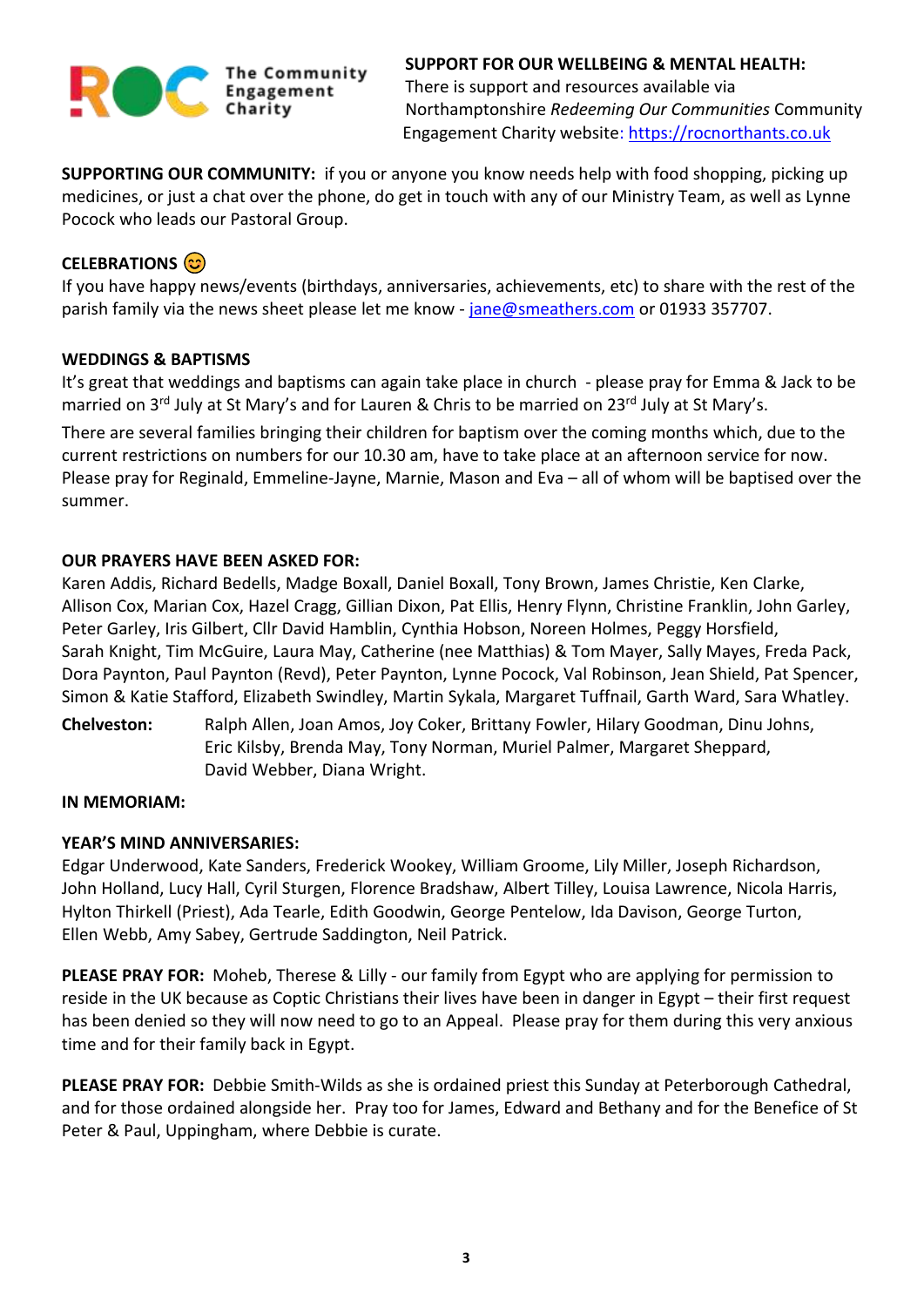# **BENEFICE PRAYER GROUP – Daily Intentions for the coming week**

| AIM:         | To grow in faith as followers of Jesus Christ and to serve our local communities in love.                                                                                                                                                                                                                                                                                                                                                                  |
|--------------|------------------------------------------------------------------------------------------------------------------------------------------------------------------------------------------------------------------------------------------------------------------------------------------------------------------------------------------------------------------------------------------------------------------------------------------------------------|
| Sun          | This Sunday we give thanks for John the Baptist and pray that we may follow his example to<br>point to Jesus, our Saviour and call others to follow him. We pray for our church family at<br>St John's as we celebrate our Patronal Festival and for the communities of Chelveston,<br>Caldecott and Chelston Rise.<br>Pray too for all those being ordained deacons and priests today at Peterborough Cathedral<br>and for the parishes where they serve. |
| Mon          | For those coming for Baptism in the coming months and any considering confirmation.<br>For our couples preparing for marriage - at St Mary's we pray for Jack & Emily, and Lauren &<br>Chris.                                                                                                                                                                                                                                                              |
| <b>Tues</b>  | Today we give thanks for the apostles St Peter and St Paul – for their courage and leadership<br>in taking the Gospel to all peoples.<br>We pray for all leaders across the world, that they may be courageous, faithful and honest<br>and lead by example. For the wider world, and all continuing to suffer the ongoing effects of<br>Covid amid concerns over the Delta variant.                                                                        |
| Wed          | For our NHS staff addressing the current health emergencies.<br>For all those involved in administering the vaccination programme across the world.<br>For the nations working together to respond to the challenges of climate change and world<br>vaccination.                                                                                                                                                                                           |
| <b>Thurs</b> | We pray for our local schools, children and families and for our local shops and businesses<br>hoping for a summer with fewer restrictions.                                                                                                                                                                                                                                                                                                                |
| Fri          | We continue to remember those who have died as a result of the Pandemic and for all who<br>have lost loved ones.                                                                                                                                                                                                                                                                                                                                           |
| Sat          | We pray for the Church and all God's people - for all who have taken up new roles and<br>ministries on our PCCs and Deanery Synod.<br>We pray for the Leading Your Church into Growth programme that it may help us grow our<br>churches, our faith and our mission.<br>We give thanks today for the apostle St Thomas, may we like him, despite our doubts, come<br>to recognise Jesus as 'My Lord and my God.'                                           |

## **Please use this news sheet to help you pray for our churches and their mission during the week.**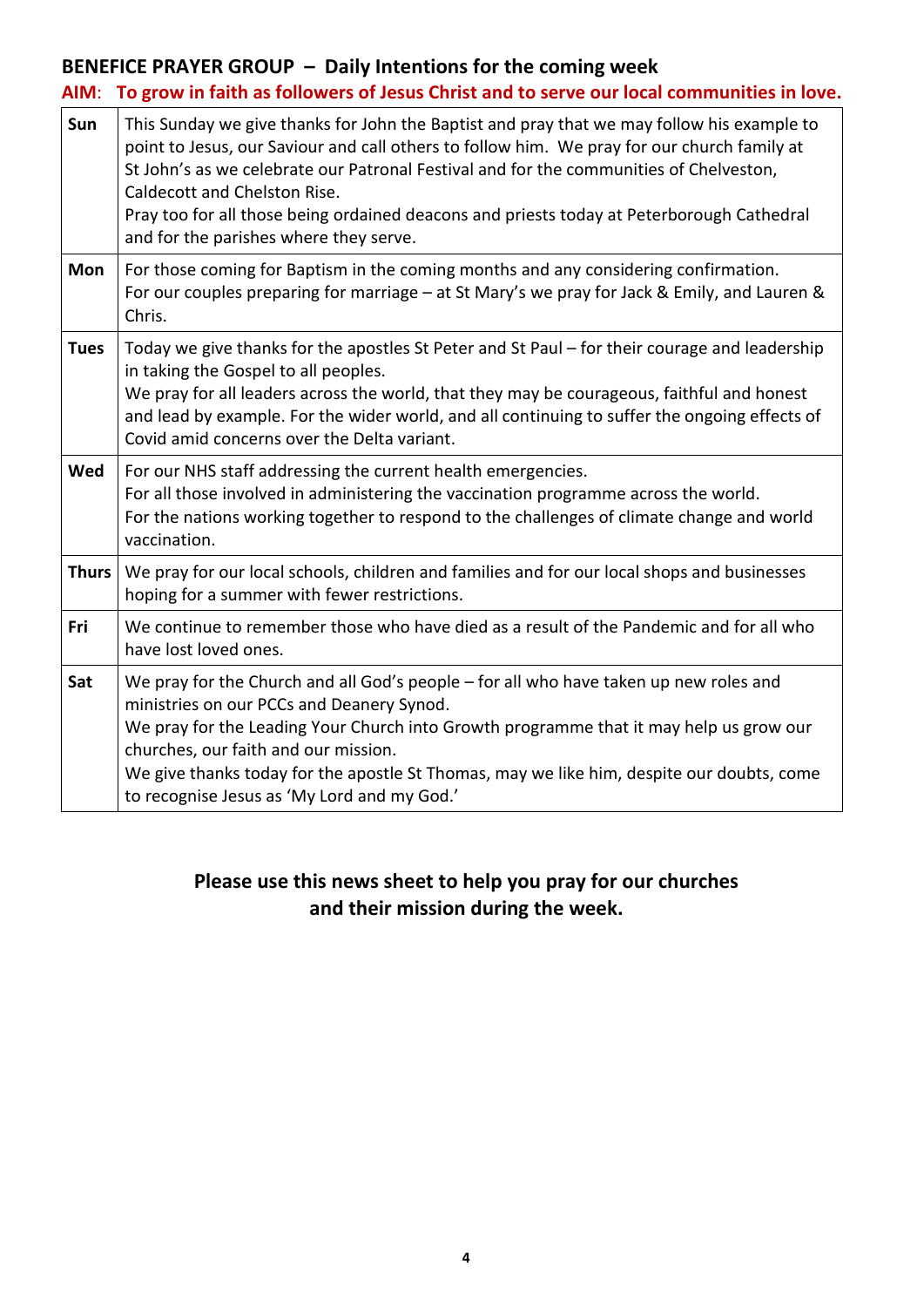# **NOTICES**

**ST MARY'S & ST JOHN'S CONTINUE TO REMAIN OPEN FOR PRIVATE PRAYER:** St John's will be open daily during daylight hours and St Mary's will be open on Sundays and Wednesdays from 12-4 pm, and where possible on Thursday mornings. Necessary safety measures are in place for everyone to be safe.

**BOOKING SEATS FOR SUNDAY MASS AT ST MARY'S:** With one or two extra people returning to church each week it is advisable to let me know if you are attending. This is so that you can be allocated a seat and we can keep everyone safely socially distanced. Please note that you need to let Dave know you are coming to Sunday Mass by 5 pm on the Saturday, either by email at [dchs50@virginmedia.com](mailto:dchs50@virginmedia.com) or by text message or ringing 07941 306391. Thanks, Dave Stuttle.



**GROWING & GIVING IN LOVE & FAITH: Thank you to all who have already responded – the Stewardship Refreshed Campaign has now concluded, but you can still respond if you haven't yet had a chance to – anything you can give, or any additional amount you can add, however small, will make a huge difference to the mission of St Mary's! Thank you!**

**LEADING YOUR CHURCH INTO GROWTH (LyCiG):** We continue to pray for growth in this new stage of the life of our churches as we share in praying the LyCiG prayer in our public worship and personal prayer. This builds on all we have been doing over previous years to grow in numbers, spiritual commitment and impact on our communities and needs all of us to play our part.

**SAVE THE DATE!!! 'COME ON BOARD!'** Here's an invitation to you all to 'Come on Board' with LyCiG. On Saturday 21st August come along to The Bede House at 8.00 pm- **please note later start time-** to share (we hope!) some Middle Eastern nibbles and wine and explore together some of the ideas of LyCiG and how we can use this to help our church and mission grow even more.

The LyCiG Prayer:



*God of mission, who alone brings growth to your Church, send your Holy Spirit to give vision to our planning, wisdom to our actions and power to our witness. Help our church to grow in numbers, in spiritual commitment to you, and in service to our local community, through Jesus Christ our Lord. Amen.*

Here are two things that are already happening partly as a result of LyCiG

**Litter Picking:** Litter has become even more of a problem and many of our local areas are spoiled by rubbish and litter which poses a threat to the environment and wellbeing. Sue Clarke began to do some litter picking during Lent and she and Dave Stuttle have now come up with a way of helping us address this problem and have provided some equipment which any of us can use while out and about, including hi-vis jackets (with St Mary's logo), pickers, refuse sacks and hoops to make the sacks stay open when picking up litter. They are currently stored in the Bede House but please let Sue or Dave know if you would like to borrow them. We will look to organise some litter picking teams together too.

**Blessing Our Schools:** Our local schools have been doing a fantastic job during the last very challenging year and we would like to show them how much we value them. We are planning to take into each school a special card and gift before the end of term and offer any assistance they might like from us when that is possible in the new school year – this may include assemblies, hearing children read, help in the playground etc. If you would be interested in helping as part of a future 'Schools Team' please speak to Rev Michelle.

**THE TREASURES OF ST. MARY'S HIGHAM FERRERS** project is now complete and online.

To access it visit the church website, where you'll find a link on the home page to the twelve stunning picture, and beneath them, a sound commentary. Click on whichever one(s) you want to know more about, and listen to a three minute tour. Happy listening  $\odot$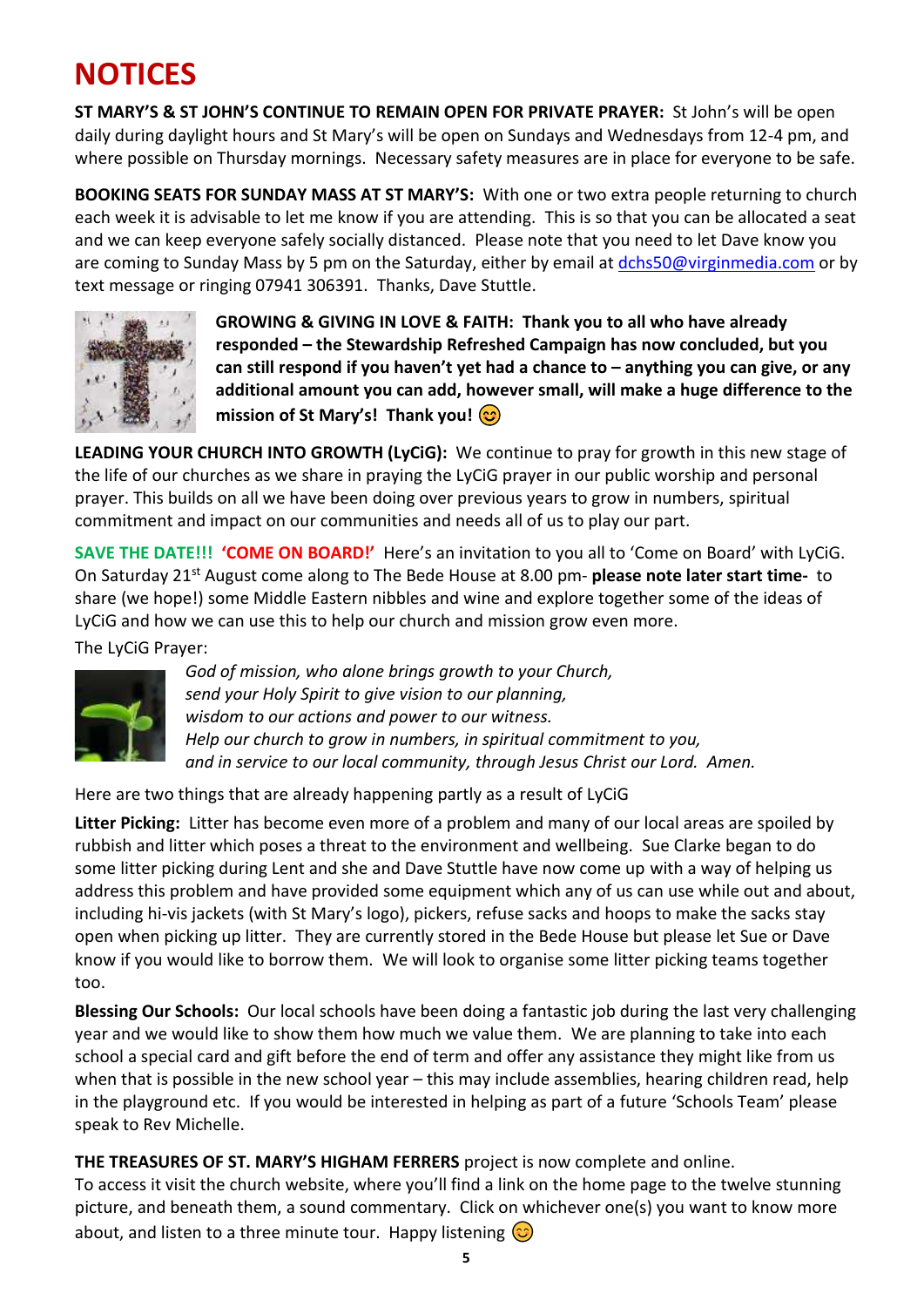#### **ST JOHN'S PATRONAL FESTIVAL THIS WEEKEND!!:** Join a weekend of celebration at St John's!

• On Saturday  $26^{th}$  and Sunday  $27^{th}$  June we will have the church decorated with flowers, refreshments served in the churchyard from 10 am – 4 pm (weather dependent of course), a plant stall, book stall and a jams and craft stall by the Raunds Brownies.



• On Sunday 27<sup>th</sup> there will be a Celebration Eucharist at 10 am followed by refreshments.

Please do book with Brenda for the Patronal Festival Eucharist so we can manage social distancing for a larger number in church. Thank you.

Please do come along, and if you can help at all with cakes, plants or books or would like to help out on either day please speak to Brenda 07816 771702 or Shirley and Richard on 01933 354810.

**ST MARY'S MOTHERS' UNION** are meeting again! We will gather informally and socially distanced **in** church this Thursday, 1<sup>st</sup> July, at 2 pm for a short meeting to catch up with one another and discuss how the branch can move forward. We hope all members will feel able to join us, for further information please speak to Ruth or Jane.



**COMMUNITY SURVEY:** As part of the St Mary's 600 Appeal we are wanting to ask our local community what St Mary's means to them and how we as a church can best serve our community post Covid. We have put together a very short Community Survey which is available via the website – please have a look and complete it – and also encourage people

you know from other community groups as well as friends and neighbours to do so too. We need the widest possible demographic and wish to consult as broadly as possible so please help us!

**FIRST STEPS……** As we emerge from lockdown and wonder how our world will be, and as a result, how the church will be, Rev Michelle would like to find ways of having conversations with as many people as possible, both from our church family and within our Benefice over the summer months. What are we longing for and needing as life picks up pace again? Where have we most found God, and what has brought us peace during lockdown? How have St Mary's and St John's made a difference and what should the church be for people now? What is God calling us to do, or to stop doing? These were the questions we began to look at during our Vision Days back in 2019 – they are even more relevant now! Please let Michelle know any ideas you might have for how to set up some informal opportunities to talk together and to include community groups too so as a church we can explore our own 'Listening Project' – ideas might include walks together (Chris & Graham Newell are looking to offer some walks for small groups to join), coffee & chat in the vicarage garden, Zoom talks over a glass of wine, a meet up over afternoon tea and cakes and so on.

**STOP PRESS! 'First Steps…Walks'** are now planned for the first Tuesday of each month, starting on 6<sup>th</sup> July – meet at St Mary's ready to leave on foot at 11 am for a walk arranged by Chris & Graham Newell – each walk will be an hour, hour and a half max and will be an opportunity to walk and talk together about life, faith, Covid, God, hope or whatever you want as we go along together. Please let Chris & Graham know if you'd like to join and are looking forward to a series of mini pilgrimages together. The next dates will be 3<sup>rd</sup> August, 7<sup>th</sup> September and 5<sup>th</sup> October.

**AL AHLI HOSPITAL, GAZA:** The Episcopal Diocese of Jerusalem, part of the Anglican Communion, supports the Al Ahli Hospital in Gaza. The hospital is on the front line of the major humanitarian crisis, and is in desperate need of funds. Archbishop Hosam, the new Archbishop in Jerusalem, has issued an appeal to Anglicans worldwide.

You can find a link to this here: Al Ahli Hospital Appeal 2021 | [jmeca.org.uk.](https://emea01.safelinks.protection.outlook.com/?url=https%3A%2F%2Fwww.jmeca.org.uk%2Fget-involved%2Fdonate%2Fcurrent-appeals-0%2Fal-ahli-hospital-appeal-2021&data=04%7C01%7C%7Ced1c19d1648d4a0f937408d9237402eb%7C84df9e7fe9f640afb435aaaaaaaaaaaa%7C1%7C0%7C637579804017966272%7CUnknown%7CTWFpbGZsb3d8eyJWIjoiMC4wLjAwMDAiLCJQIjoiV2luMzIiLCJBTiI6Ik1haWwiLCJXVCI6Mn0%3D%7C1000&sdata=uF13ppNSqW3dS%2F05ZeUvxXiDerXexiocl%2B4DUX22u%2Fs%3D&reserved=0)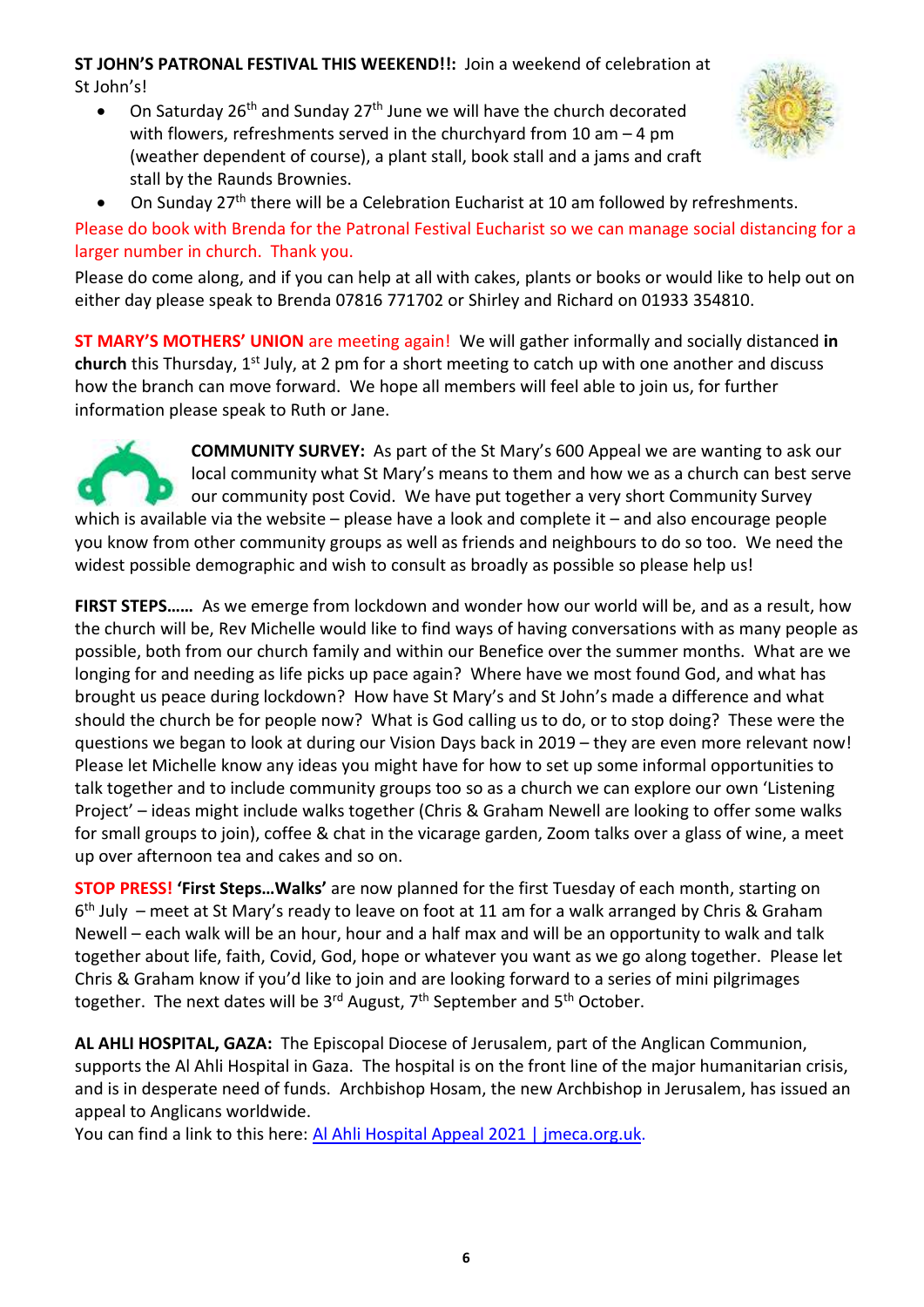#### **TOURISM SUMMER EVENTS:**

- The Music Festival will run over the weekend of  $31^{st}$  July/ $1^{st}$  August this year with live music at the new Duchy Barns Garden on Saturday - and Brass on the Grass in St Mary's Churchyard at 3pm on Sunday with refreshments to raise funds for the Heating Appeal.
- The Garage Sale/Hidden Gardens and Summer Art Exhibition will be held over the August Bank Holiday weekend of 28<sup>th</sup>-30<sup>th</sup> August with an Art Exhibition in St Mary's and refreshments being served in The Bede House throughout.
- Further details on all these events to follow. See below too:

**GARAGE SALE:** the Tourism Garage Sale is being planned for 28th August – St Mary's will be selling items on a stall in the churchyard in aid of the Appeal, so if you have bric-a-brac or items to sell, please let Sue Dennis know – we are happy to receive items any time from now on if you are spring cleaning!

**FOOD BANK:** If you're able to add something to your weekly shop we currently need :-

**Long-life semi-skimmed milk; Sugar** (small bags); **Custard; Jam** (sadly we can't use homemade  $\langle \cdot \rangle$ ); **Coffee** (small jars)**; Washing powder; Anti-bac spray; Shampoo; Conditioner; Men's deodorant.** Donations can be put in the box at the back of the church. Thank you for all your continued support.

**THIS NEWS SHEET** is emailed out widely each week. If you know of anyone who doesn't receive it and would like to, please let me know on [jane@smeathers.com.](mailto:jane@smeathers.com)

| For all enquiries and requests for pastoral help: |                                                                                                           |  |  |
|---------------------------------------------------|-----------------------------------------------------------------------------------------------------------|--|--|
| Revd MICHELLE:                                    | Tel: 01733 569147 / 07961 003352 or michelleacd@hotmail.co.uk                                             |  |  |
| <b>BRENDA Elldred (Reader):</b>                   | 07816 771702, brenda@elldred.co.uk                                                                        |  |  |
| <b>PASTORAL TEAM:</b>                             | Lynne on 07800 636943, lynnempocock@netscape.net for St Mary's<br>Brenda Elldred (as above) for St John's |  |  |
| <b>PARISH OFFICE:</b>                             | 01933 741140 or stmarys.higham@gmail.com                                                                  |  |  |
| <b>BEDE HOUSE ENQUIRIES:</b>                      | 01933 741140 or thebedehouse@gmail.com                                                                    |  |  |
| WEBSITE:                                          | www.stmarystjohnunited.co.uk                                                                              |  |  |
|                                                   |                                                                                                           |  |  |

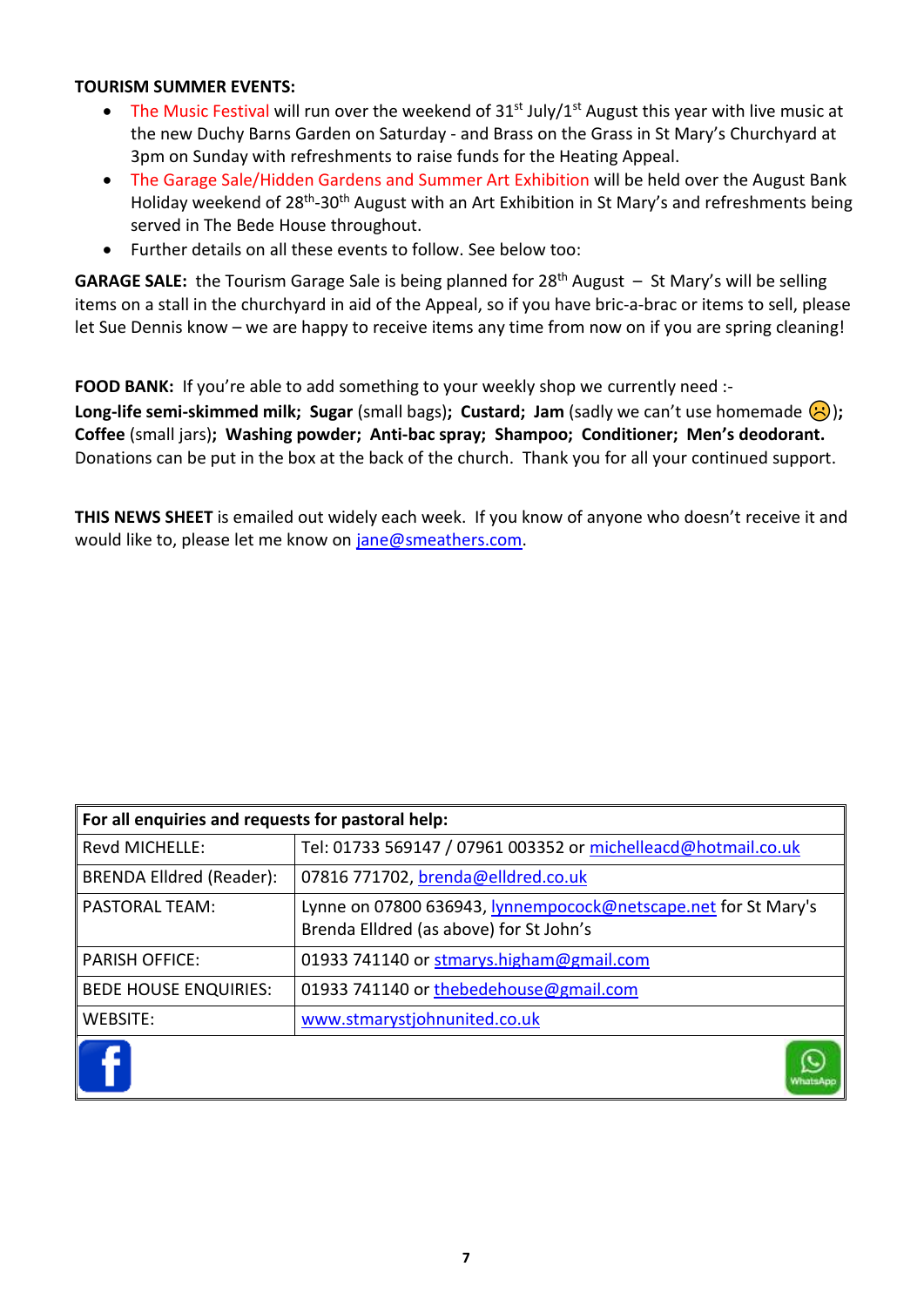# **FUNDRAISING NEWS**

**The Summer Supper** at No 1 Hind Stile on Thursday evening was a truly lovely event, supported by our church family, and raising £270 for the '600 Appeal'.

There is going to be an 'Open Garden' at number No 1 Hind Stile on the afternoon of Saturday 17<sup>th</sup> July - again to raise funds for our appeal - more details next week but pop the date into your diaries.

**HIGHAM HOT 100:** here's the latest easy way we can all help with the Heating Project and 600 Appeal - a monthly draw in which you'll have the chance to win £150, £75 or £25! Each participant pays £5 per month, and with 100 contributors it will generate £3,000 per year for the Appeal just like that! Please see the flyer attached (also available in church) or contact Sue Dennis for further information 07773 586352 or [suedennis1105@gmail.com.](mailto:suedennis@jetnet.co.uk)

#### **Volunteers Needed....**

to distribute leaflets which have been produced to circulate our news around the town, and to ask for the last few donations which will enable the work to begin on the new heating system, as well as the other projects concerning the 600 Appeal.

Will you take a suitable amount of the leaflets and distribute to homes in streets around you?

They will be available in church, on Sundays and Wednesdays, with a chart showing street names and numbers, for you to take away and pop through letter boxes as soon as you're able.

We thank you again, for your help and enterprise, the leaflet may not only bring some welcome donations, but will serve as promotion for St Mary's and all that we strive for.

#### **Avril Harlow (Appeal Treasurer)**

#### **Reminders**:

- On the church website is a really short survey that we would encourage you all to complete please. It will be useful information to use when we are submitting future bids for pots if money that may be available - your thoughts and opinions are really important to us. If you prefer to complete a paper copy then please let one of the appeal group know and we will provide one. Currently only 25 people have completed it.
- If you have been sorting out bric a brac items that we can use for the Town Garage Sale at the end of August please do bring them to church where will be storing them in the Vicarage garage until the big day.

There are lots of exciting things being planned for when Boris gives us the go ahead for the world to open up once more so do please watch this space! In the meantime, thank you for the support that you have already given - we are pretty confident that the church will be warmer this winter.

**Donations** to the appeal in the form of cheques should be made payable to St Mary the Virgin PCC Higham 600 Appeal, or can be made using the BACS system (sort code 30-96-09; account number 84427260; account St Mary the Virgin PCC Higham 600 Appeal). Be assured that whatever you can raise, in whatever format, will be very gratefully received...thank you!

#### **Fundraising contacts**:-

Sue Dennis, Chair of the Fundraising Group, 07773 586352, [suedennis1105@gmail.com](mailto:suedennis1105@gmail.com) Avril Harlow, Appeal Treasurer, 01933 314694, [avrilharlow@gmail.com](mailto:avrilharlow@gmail.com)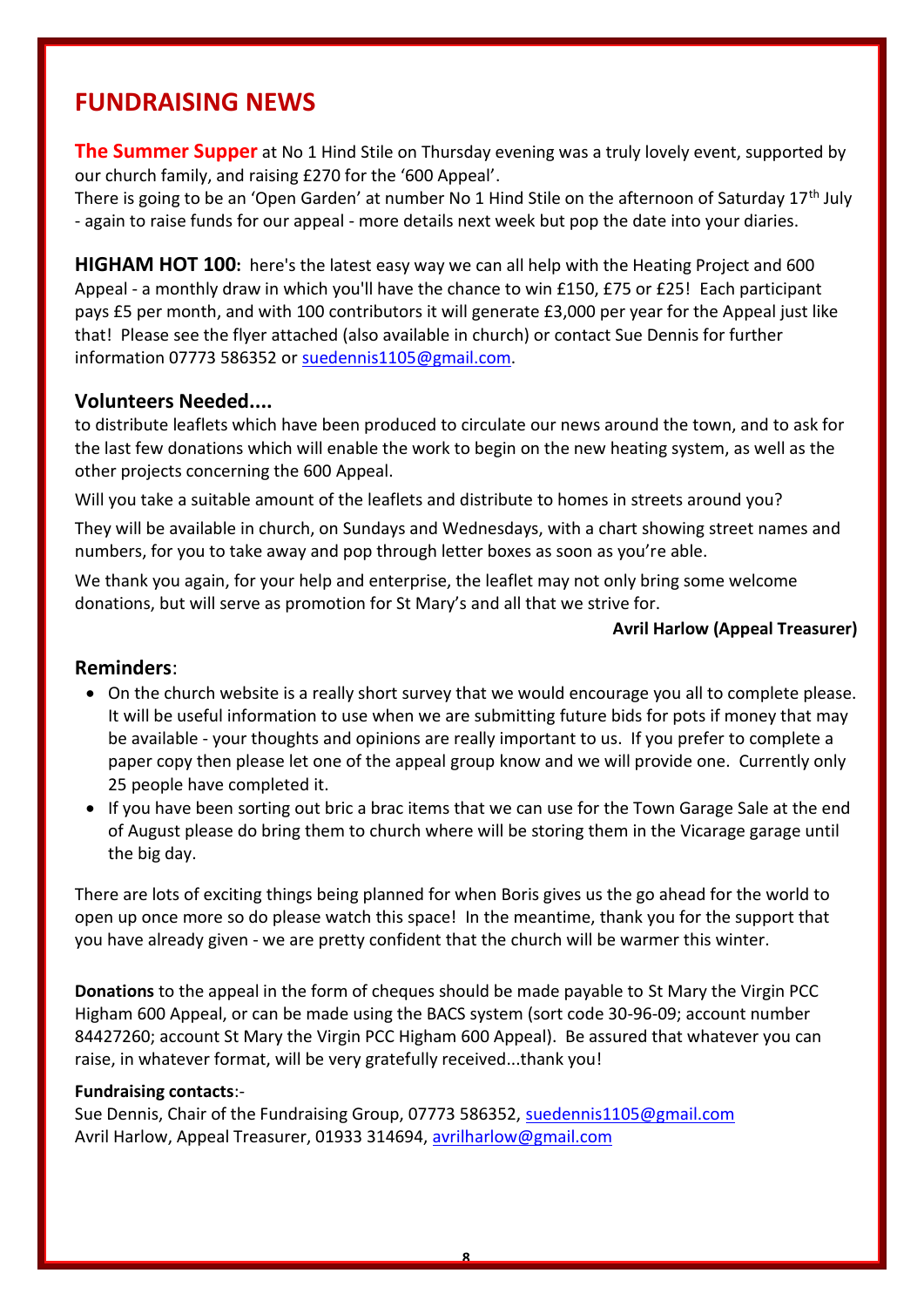### **READINGS FOR THE BIRTH OF JOHN THE BAPTIST** *CELEBRATED AT ST JOHN'S*

#### **COLLECT OF THE DAY**

O God, you raise up prophets in every age. Let your Spirit, who filled John the Baptist from his mother's womb, full us with joy as we celebrate his birth. May the example of his life, the urgency of his preaching, and the power of his prayers make us ready to receive the one he announced, Jesus Christ, your Son, who lives and reigns with you in the unity of the Holy Spirit, God for ever and ever. **Amen.**

#### **FIRST READING Isaiah 40.1–11**

- Comfort, O comfort my people, says your God.
- <sup>2</sup> Speak tenderly to Jerusalem, and cry to her
- that she has served her term, that her penalty is paid,
- that she has received from the LORD's hand double for all her sins.
- <sup>3</sup> A voice cries out:
- 'In the wilderness prepare the way of the LORD, make straight in the desert a highway for our God.
- <sup>4</sup> Every valley shall be lifted up, and every mountain and hill be made low;
- the uneven ground shall become level, and the rough places a plain.
- <sup>5</sup> Then the glory of the LORD shall be revealed, and all people shall see it together, for the mouth of the LORD has spoken.'
- <sup>6</sup> A voice says, 'Cry out!' And I said, 'What shall I cry?'

All people are grass, their constancy is like the flower of the field.

- $<sup>7</sup>$  The grass withers, the flower fades,</sup> when the breath of the LORD blows upon it; surely the people are grass.
- <sup>8</sup> The grass withers, the flower fades; but the word of our God will stand for ever.
- $9$  Get you up to a high mountain, O Zion, herald of good tidings;
- lift up your voice with strength, O Jerusalem, herald of good tidings,
- lift it up, do not fear;
- say to the cities of Judah, 'Here is your God!'
- <sup>10</sup> See, the Lord GOD comes with might, and his arm rules for him;
- his reward is with him,
- and his recompense before him.
- $11$  He will feed his flock like a shepherd; he will gather the lambs in his arms, and carry them in his bosom,
- and gently lead the mother sheep.

#### **PSALM 85.7–13**

#### **SECOND READING Galatians 3.23–29**

Now before faith came, we were imprisoned and guarded under the law until faith would be revealed. <sup>24</sup>Therefore the law was our disciplinarian until Christ came, so that we might be justified by faith. <sup>25</sup>But now that faith has come, we are no longer subject to a disciplinarian, <sup>26</sup>for in Christ Jesus you are all children of God through faith. <sup>27</sup>As many of you as were baptized into Christ have clothed yourselves with Christ. <sup>28</sup>There is no longer Jew or Greek, there is no longer slave or free, there is no longer male and female; for all of you are one in Christ Jesus. <sup>29</sup>And if you belong to Christ, then you are Abraham's offspring, heirs according to the promise.

#### **GOSPEL Luke 1.57–66,80**

Now the time came for Elizabeth to give birth, and she bore a son. <sup>58</sup>Her neighbours and relatives heard that the Lord had shown his great mercy to her, and they rejoiced with her.

<sup>59</sup>On the eighth day they came to circumcise the child, and they were going to name him Zechariah after his father.  $60$ But his mother said, 'No; he is to be called John.'  $61$ They said to her, 'None of your relatives has this name.'  $62$ Then they began motioning to his father to find out what name he wanted to give him.  $63$ He asked for a writingtablet and wrote, 'His name is John.' And all of them were amazed. <sup>64</sup>Immediately his mouth was opened and his tongue freed, and he began to speak, praising God.  $^{65}$ Fear came over all their neighbours, and all these things were talked about throughout the entire hill country of Judea. <sup>66</sup>All who heard them pondered them and said, 'What then will this child become?' For, indeed, the hand of the Lord was with him.

 $80$ The child grew and became strong in spirit, and he was in the wilderness until the day he appeared publicly to Israel.

#### **FINAL PRAYER**

Merciful Lord, whose prophet John the Baptist proclaimed your Son as the Lamb of God who takes away the sin of the world: grant that we who in this sacrament have known your forgiveness and your life–giving love may ever tell of your mercy and your peace; through Jesus Christ our Lord. **Amen.**